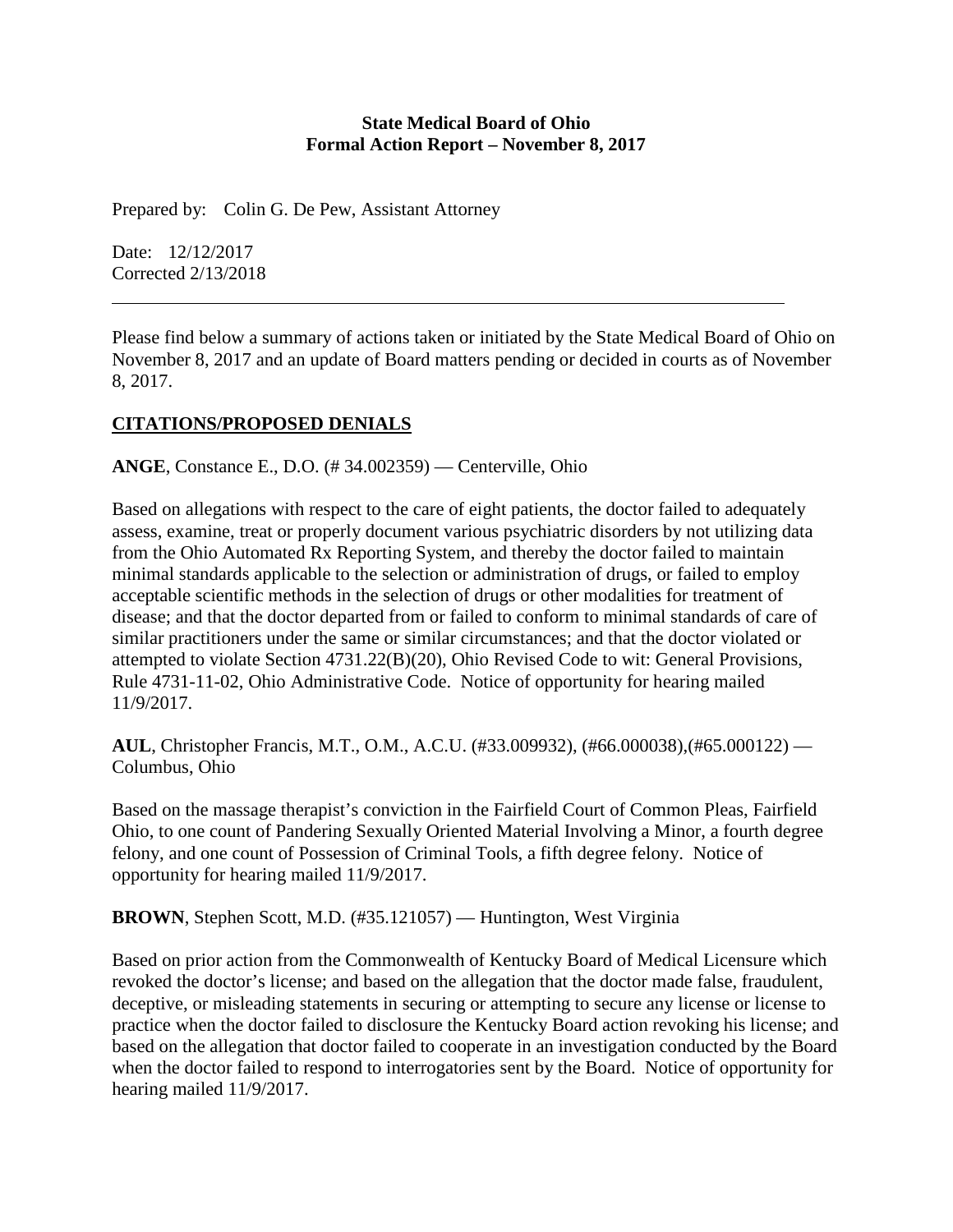# **HAMMOND**, Sean Patrick, M.T. (#33.020286) — Wooster, Ohio

Based on allegations that the massage therapist violated the conditions of limitation placed by the Board upon the massage therapist's license to practice in the 6/14/2017 Board Order when the massage therapist failed to pay a \$3,000 fine within thirty days of the Order; failed to submit a quarterly declaration; failed to submit a declaration of compliance; failed to make personal appearances before the Board or its designated representative; and failed to undertake and maintain participation in an alcohol and drug rehabilitation program. Notice of opportunity for hearing mailed 11/9/2017.

**LUBITZ**, Deborah S., M.D. (#35.059082) — Lebanon, Pennsylvania

Based on allegations that doctor violated the conditions of limitation placed by the Board upon the doctor's license to practice as set forth in the 9/14/2016 Board Order and the 12/11/2013 Consent Agreement, when the doctor failed to timely provide quarterly declarations to the Board. Notice of opportunity for hearing mailed 11/9/2017.

**MINARIK**, Matthew M., P.A. (# 50.004059RX) — Fairview Park, Ohio

Based on allegations that the physician assistant engaged in the unauthorized practice of medicine without a license; that his acts constitute a felony within state of Ohio regardless of the jurisdiction in which the act was committed; and based on the physician assistant's finding of guilt by a jury in the Cuyahoga County Common Pleas Court, Cleveland, Ohio, to Sexual Imposition, a third-degree misdemeanor involving moral turpitude. Notice of opportunity for hearing mailed 11/9/2017.

**SAYEGH**, Danny Joseph, M.D. (#35.129309) — Yonkers, New York

Doctor notified of right to request a hearing on the question of whether his failure to submit to a chemical dependency examination as ordered by the Board was due to circumstances beyond his control. Based on the legal presumption that the doctor's failure to submit to a chemical dependency examination as ordered by the Board constitutes an admission that he is unable to practice according to acceptable and prevailing standards of care by reason of his habitual or excessive use or abuse of drugs, alcohol, or other substances that impair ability to practice. Notice of Opportunity for Hearing mailed 11/9/2017.

**YURICH**, Joseph Froilan, M.D. (#35.092679) - Youngstown, Ohio

Based on the doctor's conviction in the Mahoning County Court of Common Pleas, Mahoning County Ohio, to Failure to Stop After Accident, a fifth degree Misdemeanor. Notice of opportunity for hearing mailed 11/9/2017.

## **FINAL ORDERS**

**DJORDEVIC**, Borko, M.D. (#35.100288) — Igalo, Montenegro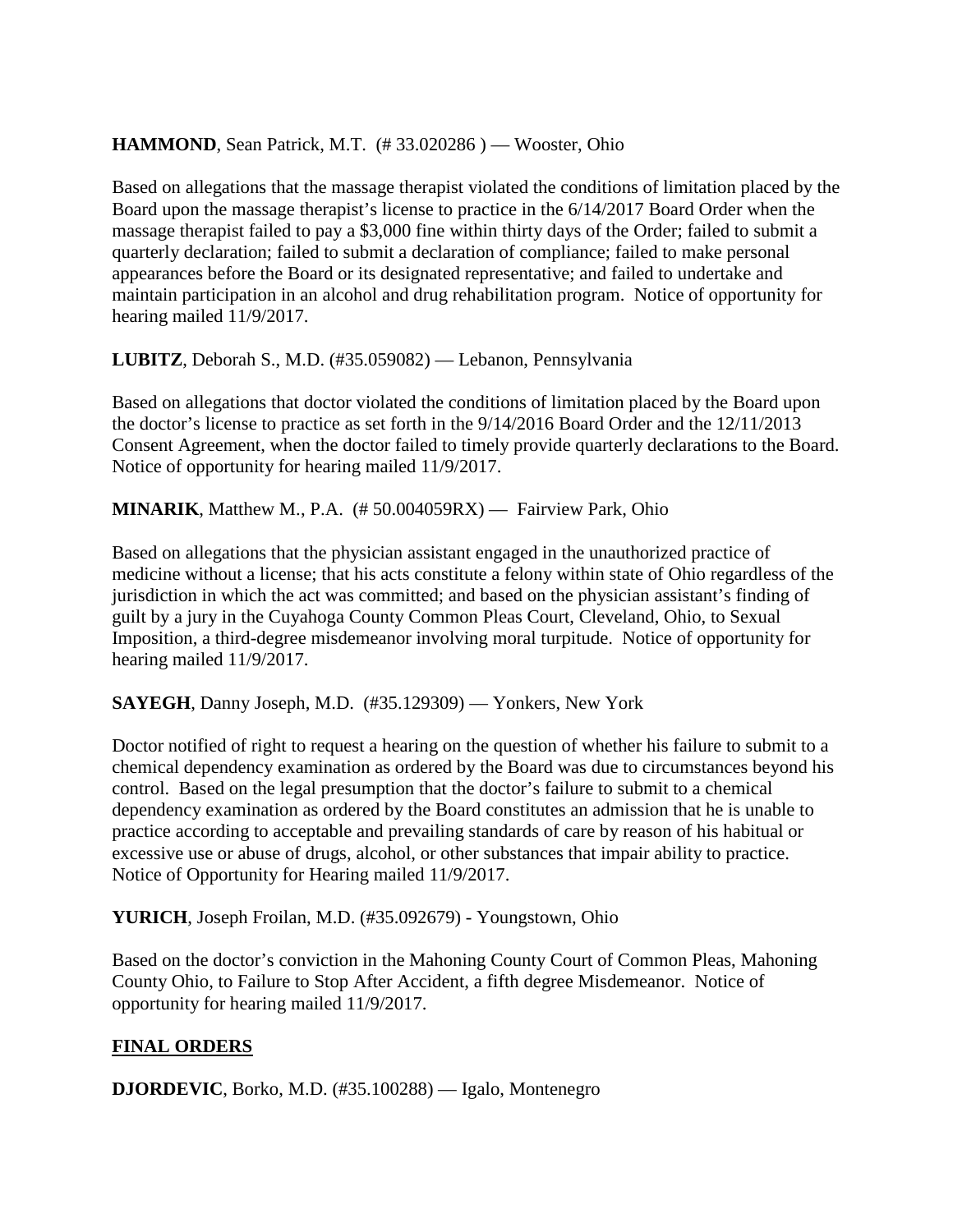Doctor's license to practice medicine and surgery restored, provided that the Doctor successfully passes the Special Purpose Examination. Upon restoration, the doctor's license is immediately limited and restricted to participation in a preceptorship. The limitation and restriction shall be lifted upon successful completion of the preceptorship. The doctor's license is also subject to probationary terms, conditions and limitations for at least two years. Based on Based on doctor's application for restoration of license to practice medicine and surgery; also based upon prior 2007 action by the Medical Board of California which revoked the doctor's medical license with said revocation stayed and license subsequently suspended for three months and the doctor placed on probation for seven years for the doctor's two convictions, to wit: a 2002 plea of no contest to maliciously and willfully disturbing another, and 2004 conviction of False Declarations; also based upon a prior 2008 action by the New Jersey State Board of Medical Examiners which suspended the doctor's license for at least seven years; also based upon a prior 2009 action by the New York State Board of Professional Medical Conduct which suspended the doctor's license for at least seven years. Effective 11/21/2017.

**FESKE**, William Ira, M.D. (Applicant) — Irvine, California

Doctor's license to practice medicine and surgery granted and reprimanded. Based on prior actions of the California Board of Medicine and the South Dakota Board of Medical and Osteopathic Examiners, both which reprimanded the doctor's license when the doctor used another person's name and medical insurance to obtain medications without the other person's knowledge or consent. Effective 11/9/2017.

# **VOLUNTARY PERMANENT SURRENDERS/ RETIREMENTS/WITHDRAWALS**

**GOODALL**, Thomas F., D.O. (#34.002454) — Dayton, Ohio

Voluntary permanent retirement of license to practice osteopathic medicine and surgery authorized by doctor in lieu of further investigation or formal disciplinary proceedings pursuant to Sections 4731.22(B)(2), 4731.22(B)(6), and 4731.22(B)(19) Ohio Revised Code. Agreement effective 11/8/2017. Retirement effective 12/31/2017.

**JOBALIA**, Nilesh B., M.D. (#35.062727) — Hamilton, Ohio

Permanent revocation of license to practice medicine and surgery authorized by doctor in lieu of further formal disciplinary proceedings pursuant to Sections 4731.22(B)(2), (B)(6), (B)(15), (B)(20), and (B)(34) Ohio Revised Code. Agreement effective 11/8/17. Permanent revocation effective 12/31/2017.

**REZAEE**, Mohammad, M.D. (#35.033012) — Waite Hill, Ohio

Voluntary permanent retirement of license to practice medicine and surgery authorized by doctor in lieu of further investigation regarding possible violations of Section 4731.22(B)(19), Ohio Revised Code. Agreement Effective 11/8/2017.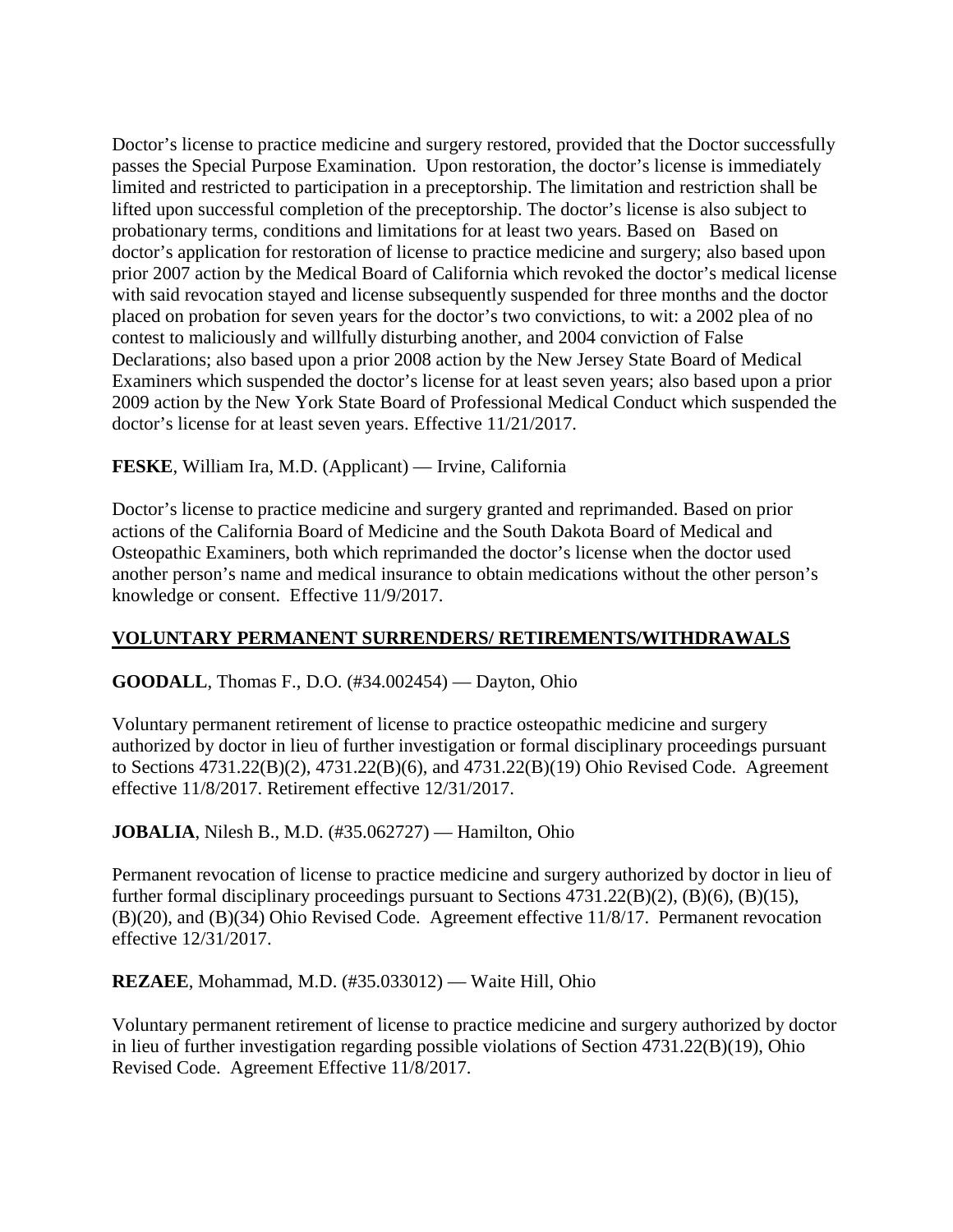## **WINGARD**, Donald Paul, D.O. (#34.003355) — Las Vegas, Nevada

Permanent revocation of license to practice medicine and surgery authorized by doctor in lieu of further formal disciplinary proceedings pursuant to Sections 4731.22(B)(19), Ohio Revised Code. Agreement effective 11/8/2017.

# **CONSENT AGREEMENTS**

## **ADIB, MALAK S.**, M.D. (#35.070170) — Kettering, Ohio

Doctor's license to practice medicine and surgery reprimanded and subject to probationary terms, conditions and limitations for at least two years. Based on the doctor's admission that she violated or attempted to violate, directly or indirectly, or assisted in or abetted the violation of, or conspired to violate any provisions of this chapter or any rule promulgated by the Board when she failed to properly review the Ohio Automated Rx Reporting System while prescribing controlled substances. Agreement effective 11/8/2017.

# **ALSAGER-LEE, CHRISTOPHER GEORGE,** M.D. (#57.030281) — Marietta, Ohio

Doctor's license to practice medicine and surgery subject to probationary terms, conditions, and limitations for at least five years. Based on the doctor's admission that he was impaired in his ability to practice according to acceptable and prevailing standards of care because of habitual or excessive use or abuse of drugs, alcohol, or other substances that impair ability to practice. Agreement effective 11/8/2017.

## **JOHNSON**, Peter Carl, M.D. (#35.066160) — Northwood, Ohio

Doctor's license to practice medicine and surgery reinstated subject to probationary terms, conditions and limitations for at least five years. Based on doctor having completed all requirements for reinstatement of license pursuant to the terms of a 9/9/2015 Consent Agreement. Agreement effective 11/8/2017.

## **KHALILY**, Cyma, M.D. (#35.060037) — Cincinnati, Ohio

Doctor's license to practice medicine and surgery reprimanded and subject to probationary terms, conditions and limitations and a \$13,000 fine. Based on the doctor's admission that in the care of nine specified patients the doctor failed to comply with Standards and Procedures for Review of Ohio Automated Rx Reporting System by failing to review reports before prescribing controlled substances. Agreement effective 11/8/2017.

#### **NELSON**, Edward Ian, M.D. (#35.092154) — Springboro, Ohio

Doctor's license to practice medicine and surgery subject to probationary terms, conditions, and limitations for at least three years. Based on the doctor's admission that he is unable to practice according to acceptable and prevailing standards of care without appropriate treatment,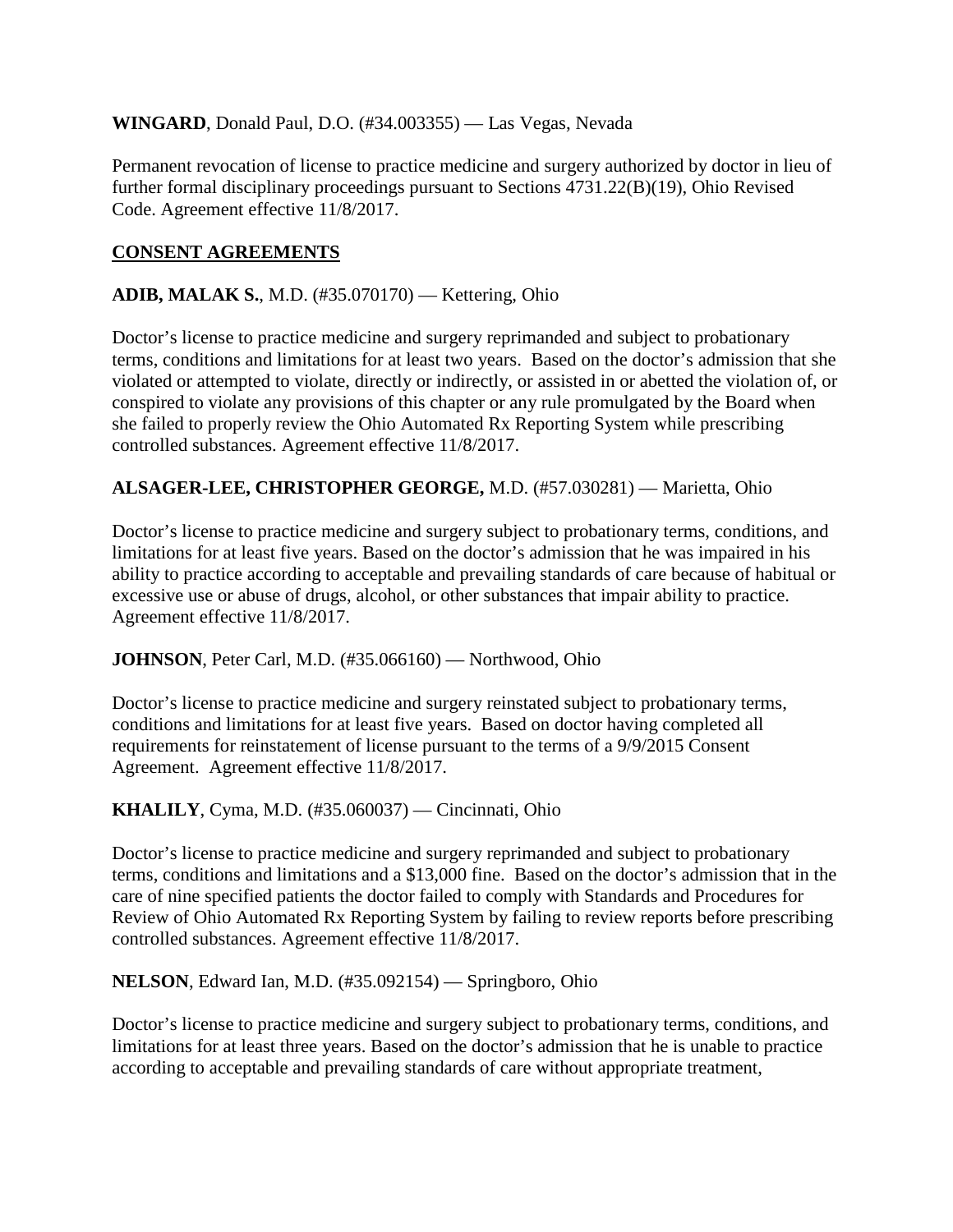monitoring or supervision by reason of mental illness or physical illness. Agreement effective 11/8/2017.

# **OYAKAWA**, Steven Mark, M.D. (#35.052950) — Akron, Ohio

Doctor's license to practice medicine and surgery reprimanded and subject to conditions and limitations and a \$7,500 fine. Based on the doctor's admission that in the care of eight specified patients, doctor violated the Medical Board's rules on Standards and Procedures for Review of Ohio Automated Rx Reporting System; and failed to comply with requirements to check the Ohio Automated Rx Reporting System. Agreement effective 11/8/2017.

**TAK**, James Ibrahim, M.D. (#35.131951) — New York, New York

Doctor's license to practice medicine and surgery suspended for an indefinite period of time, but not less than one hundred and twenty days. Subject to a \$5,000 fine, interim monitoring conditions and conditions for reinstatement including requirement that the doctor enter into a subsequent consent agreement incorporating probationary terms, conditions and limitations as determined by the Board. Based on the doctor's admission that he made false, fraudulent, deceptive or misleading statements in the solicitation of or advertising for patients; in relation to the practice of medicine and surgery in securing or attempting to secure a license or license to practice; and that he is impaired in his ability to practice according to acceptable and prevailing standards of care because of habitual or excessive use or abuse of drugs, alcohol, or other substances that impair ability to practice. Agreement effective 11/8/2017.

**WHITE**, Christopher Robert, M.D. (#35.074150) — Tonawanda, New York

Doctor's license to practice medicine and surgery reinstated subject to probationary terms, conditions and limitations for at least two years. Based on doctor having completed all requirements for reinstatement of license pursuant to the terms of a 5/11/2016 Consent Agreement. Agreement effective 11/8/2017.

**YOKIEL**, Jerome Bernard, M.D. (#35.059140) – Solon, Ohio

Doctor's license to practice medicine and surgery suspended for an indefinite period of time, but not less than one hundred and eighty days. Subject to a \$7,500 fine, interim monitoring conditions and conditions for reinstatement including requirement that the doctor enter into a subsequent consent agreement incorporating probationary terms, conditions and limitations as determined by the Board. Based on the doctor's admission that he is impaired in his ability to practice according to acceptable and prevailing standards of care because of habitual or excessive use or abuse of drugs, alcohol, or other substances that impair ability to practice; and that he committed an act that constitutes a felony within the state of Ohio, regardless of the jurisdiction in which the act was committed. Agreement effective 11/8/2017.

# **PROBATIONARY REQUESTS AND MODIFICATIONS**

**DANG**, Thuan Duc, M.D. (#35.127312) — Killeen, Texas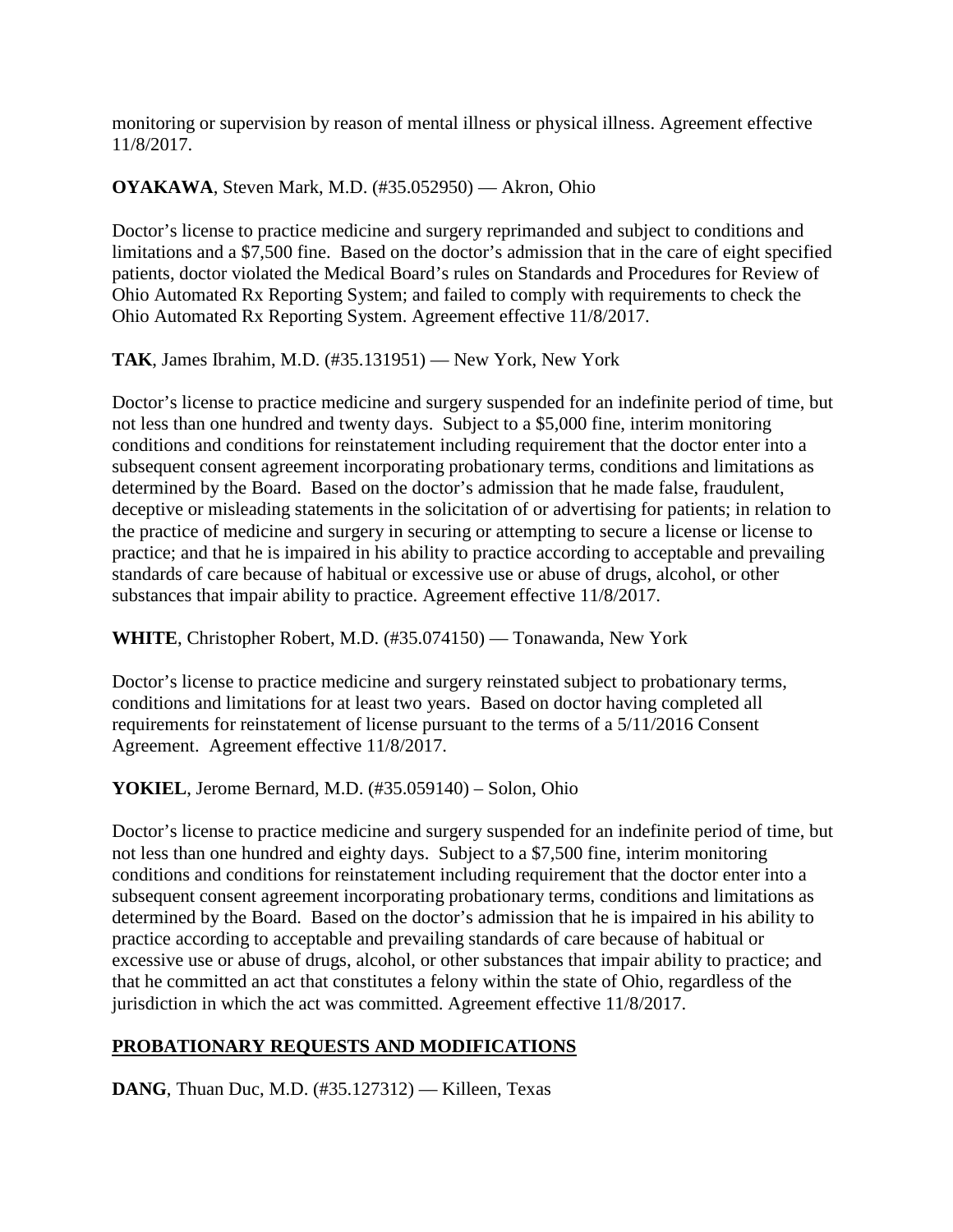Doctor's request for approval to continue under the terms of the 8/12/2015 Board Order while residing in Texas, granted by vote of the Board on 11/8/2017.

**De BOURBON,** Ernest Bitela, III, M.D. (#35.073780) — Dublin, Ohio

Doctor's request for approval of a previously completed medical record course, granted by vote of the Board on 11/8/2017.

**DHILLON**, Jagprit Singh, M.D. (#35.070181) — Brecksville, Ohio

Doctor's request for approval of a reduction in drug and alcohol rehabilitation meeting attendance from three per week to two per week with a minimum of ten meetings per month, granted by vote of the Board on 11/8/2017.

**KANG**, Kavita A.J., D.O. (#34.010993) — Cincinnati, Ohio

Doctor's request for consideration of her release from the terms of the 2/8/2012 Step II Consent Agreement to be considered at the February 2018 Board meeting; and approval of a waiver of a January 2018 personal appearance due to release being considered in February 2018; and approval of a additional monitoring physician granted by vote of the Board on 11/8/2017.

**LEUNG**, Steve Mingfung, M.D. (#57.027338) — Cleveland, Ohio

Doctor's request for approval of a reduction in personal appearances from every three months to every six months, granted by vote of the Board on 11/8/2017.

**MEHRA**, Maneesh Lal, M.D. (#35.094934) — Strongsville, Ohio

Doctor's request for approval of a new monitoring physician, granted by vote of the Board on 11/8/2017.

**MILLS**, Kyle Finnian, M.D. (#35.065391) — Wapakoneta, Ohio

Doctor's request for approval of a reduction in drug and alcohol rehabilitation meeting attendance from three per week to two per week with a minimum of ten per month, granted by vote of the Board on 11/8/2017.

**SCHWARZ**, Bradley Thurlow, D.O. (#34.011077) — Cleveland, Ohio

Doctor's request for approval to have the Physicians' Health Program of The Foundation of the Pennsylvania Medical Society conduct monitoring while the doctor resides in Pennsylvania, granted by vote of the Board on 11/8/2017.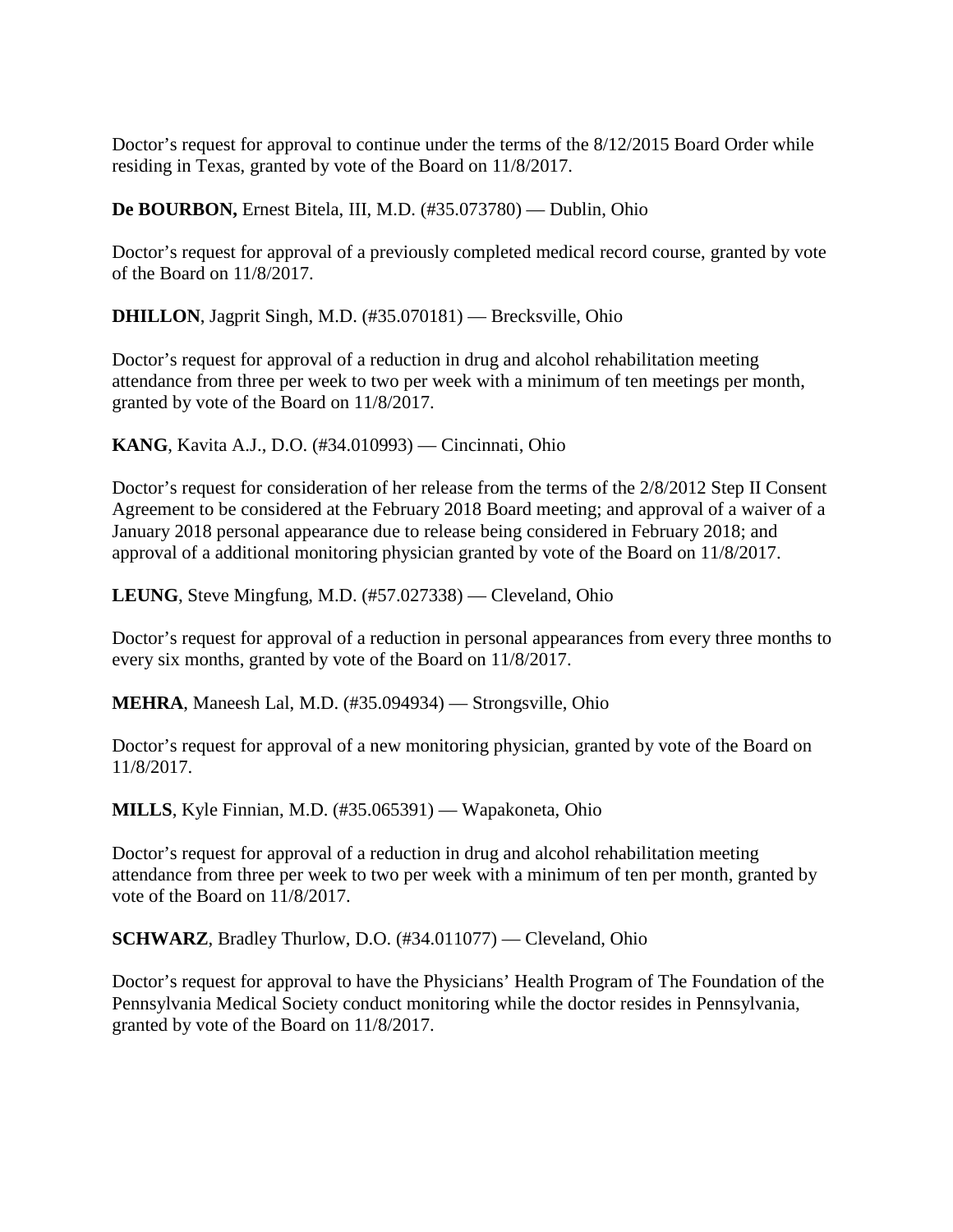# **REINSTATEMENTS**

**De BOURBON,** Ernest Bitela, III, M.D. (#35.073780) — Dublin, Ohio

Doctor's request for reinstatement of license to practice medicine and surgery granted by vote of the Board on 11/8/2017 subject to permanent limitations, and probationary terms and conditions for at least one year, as established by the 7/13/16 Board Order. Effective 11/8/17.

#### **PROBATION TERMINATED**

**CONN**, Amanda Susan, M.T. (#33.015629) — Oak Harbor, Ohio

Massage therapist's request for release from the terms of the 5/13/2015 Consent Agreement granted by vote of the Board on 11/08/2017. Effective 11/12/2017.

**CRAGEL**, Michael D., D.P.M. (#36.002026) — Maumee, Ohio

Doctor's request for release from the terms of the 11/14/2012 Consent Agreement granted by vote of the Board on 11/8/2017. Effective 11/14/2017.

**CRESPO**, Jose Alberto, M.D. (#35.128719) — Pittsburgh, Pennsylvania

Doctor's request for release from the terms of the 5/11/2016 non-disciplinary Consent Agreement granted by vote of the Board on 11/8/2017. Effective immediately.

**HATHEWAY**, John Mark, M.D. (#35.032559) — Columbus, Ohio

Doctor's request for release from the terms of the 6/9/2010 Board Order granted by vote of the Board on 11/8/2017. Effective immediately.

**JOHNSON**, Gregory Gene, M.D. (#35.048254) — Kent, Ohio

Doctor's request for release from the terms of the 5/9/2012 Consent Agreement granted by vote of the Board on 11/8/2017. Permanent restrictions to remain in place. Effective immediately.

## **NON-DISCIPLINARY ACTIONS**

**WILSON**, Jill Cooke, M.T. (#33.006813) — Palm Beach Gardens, FL

Massage therapist's application for restoration of license to practice massage therapy granted, pending passage of the Massage and Bodywork Licensing Examination. Based on massage